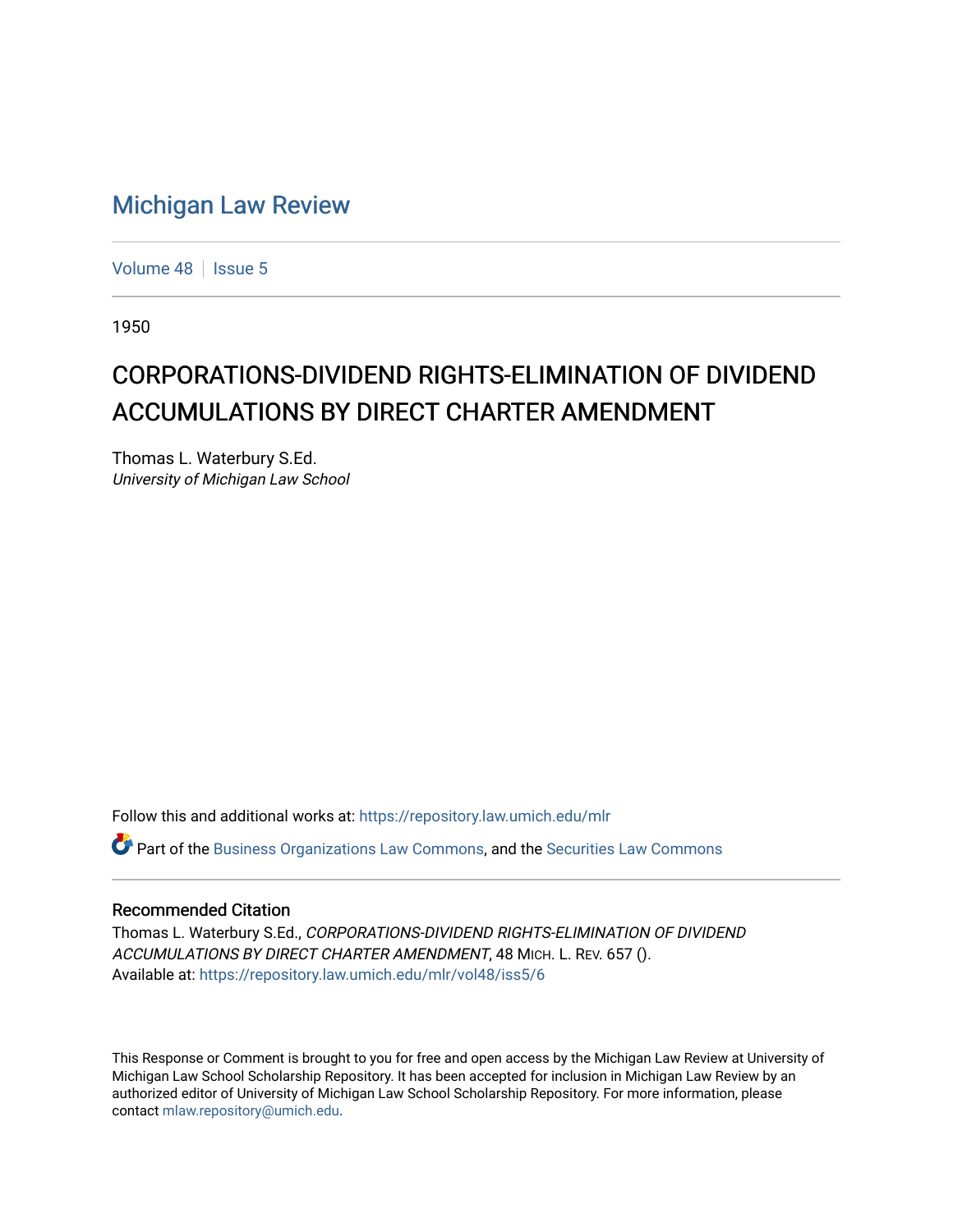## **COMMENTS**

CORPORATIONS-DIVIDEND RIGHTS-ELIMINATION OF DIVIDEND ACCUMULATIONS BY DIRECT CHARTER AMENDMENT<sup>1</sup>-The many recent discussions of the problem of dividend accumulations show that

<sup>1</sup> This is one of the three methods commonly employed in eliminating or circumventing dividend accumulation rights. See note, 89 Univ. Pa. L. REv. 789 at 794 et seq. (1941).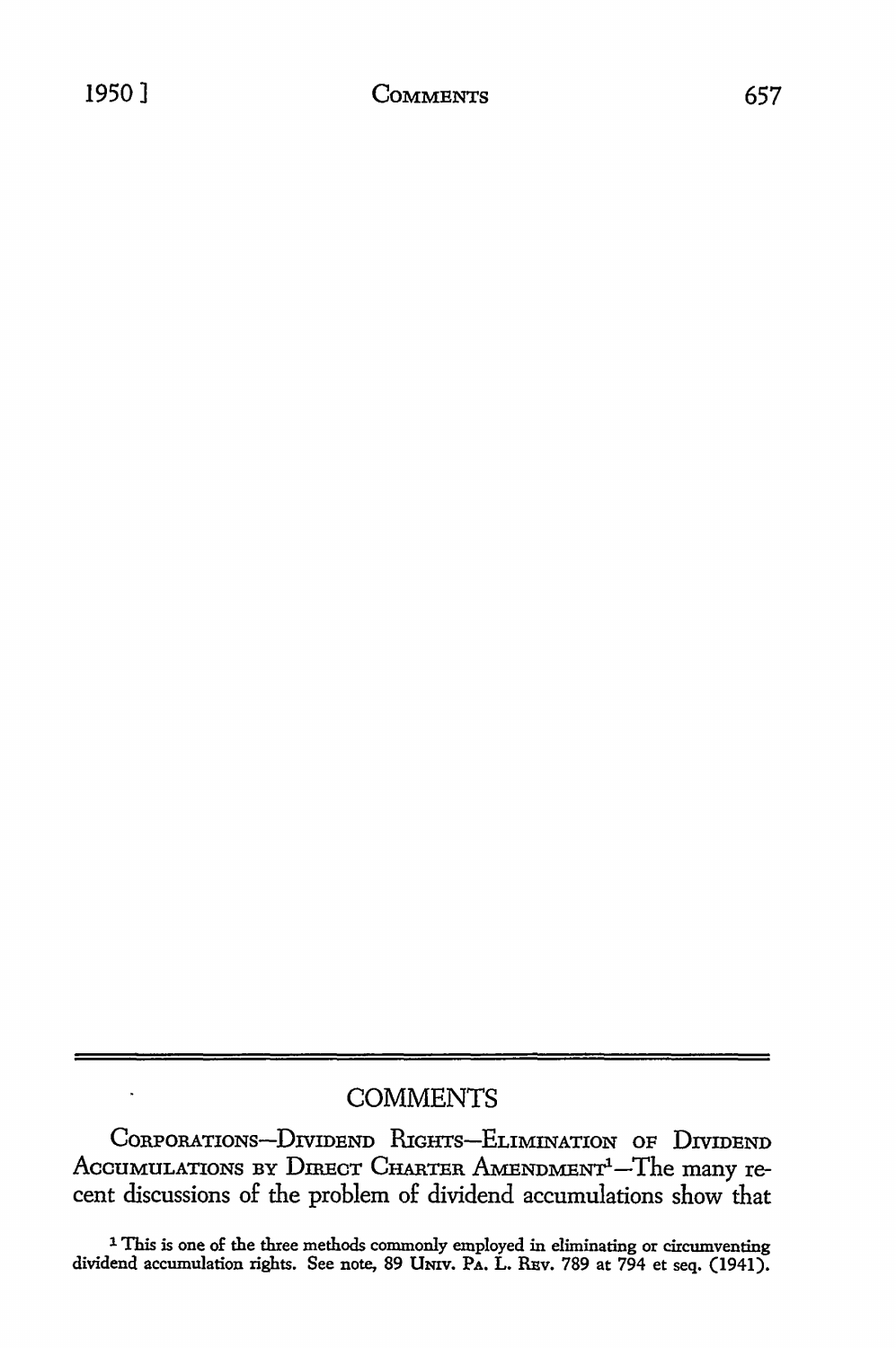plausible grounds exist for reaching a conclusion in favor of either the minority preferred shareholder who wishes to retain these rights, or the majority preferred and common shareholders who, with the corporate management, desire to eliminate or circumvent them.<sup>2</sup> It is not the purpose of this comment to re-open that controversy, though it may be observed that the current trend of both legislation and decision favors the interests of the latter group.<sup>3</sup> Rather, this discussion assumes that the current trend is the correct view and will examine the possibilities of eliminating dividend accumulations by direct charter amendment.

Before proceeding further, a brief review of the analysis applicable to elimination of dividend accumulations may be helpful. Theoretically, there are two distinct types of dividend accumulation cases. First, there is the case in which no significant changes have been made in the corporation statutes between the issuance of the preferred shares involved and the attempt to eliminate dividend accumulations thereon. Here, the sole question is whether the corporation statutes authorize the elimination, and this is, of course, a problem of construction.

<sup>2</sup>Meck, "Accrued Dividends on Cumulative Preferred Stocks: The Legal Doctrine," 55 HARv. L. REv. 71 (1941); Becht, "The Power to Remove Accrued Dividends by Charter Amendment," 40 CoL. L. REv. 633 (1940); Curran, "Minority Stockholders and the Amendment of Corporate Charters," 32 Mich. L. Rev. 743 (1934); Dodd, "Fair and Equitable Recapitalizations," 55 HARv. L. REv. 780 (1942). The above are only a few of the excellent articles in this field.

<sup>3</sup>See 58 N.Y. Consol. Laws Ann. (McKinney, 1940) §36(E) as amended by c. 600, Laws of 1943; 3 Ohio Code Ann. (Throckmorton's Baldwin, 1940) §§8623-14, 15; Va. Code Ann. (Cum. Supp., 1940) §3780; the foregoing statutes specifically authorize elimination of dividend accumulations with the consent of varying majorities of the preferred shareholders affected. The following decisions are typical examples: McQuillen v. National Cash Register Co., (D.C. Md. 1939) 27 F. Supp. 639; Johnson v. Bradley Knitting Co., 228 Wis. 566, 280 N.W. 688, 117 A.L.R. 1276 (1938); Johnson v. Lamprech, 133 Ohio St. 567, 15 N.E. (2d) 127 (1938); Kreicker v. Naylor Pipe Co., 374 ill. 364, 29 N.E. (2d) 502 (1940); Shanik v. White Sewing Machine Corp., 25 Del. Ch. 371, 19 A. (2d) 831 (1941); Federal United Corp. v. Havender, 24 Del. Ch. 318, 11 A. (2d) 331 (1940); Forges v. Vadsco Sales Corp., (Del. Ch. 1943) 32 A. (2d) 148; Hubbard v. Jones & Laughlin Steel Corp., (D.C. Pa. 1941) 42 F. Supp. 432; Langfelder v. Universal Laboratories, (C.C.A. 3rd, 1947) 163 F. (2d) 804.

In brief, the methods are as follows: (I) the direct charter amendment method whereby the dividend accumulations are voted out of existence through amendment of the corporate articles; (2) the indirect charter amendment whereby a new class of preferred stock is voted into existence, having dividend preference over the old preferred on which dividend accumulations exist; the old preferred shareholders are given a choice of exchanging their shares for the new preferred without dividend accumulations or retaining their old preferred shares with dividend preference over the common stock; (3) the merger method, which includes technical mergers and technical consolidations, whereby A corporation, having accumulated dividends on its preferred shares, merges with B corporation so that the A corporation preferred shareholders get B corporation shares without dividend accumulation rights in exchange for their old stock.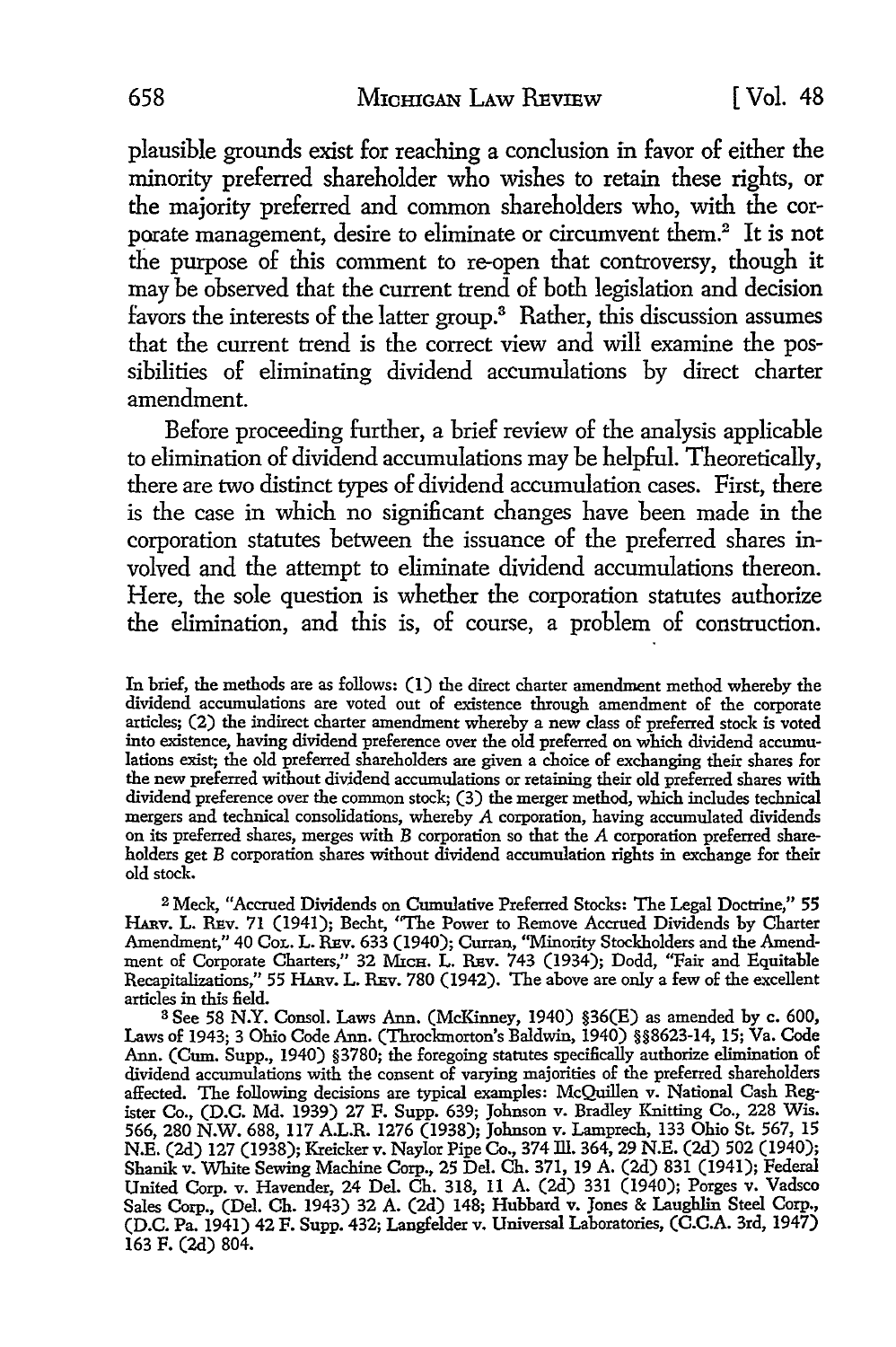#### 1950] COMMENTS 659

Secondly, there is the case in which it has been decided that the corporation statutes in existence when the preferred shares were issued did not authorize elimination of dividend accumulations, but in which the following additional statutory provisions are involved: (a) a reserved power statute<sup>4</sup> which existed when the preferred shares were issued, and (b) an amendment to the corporation statutes, enacted after the preferred shares were issued, which does permit the elimination of dividend accumulations. Here, a constitutional question is raised as to whether, consistently with due process of law and the sanctity of contracts, preferred shareholders may be retroactively deprived of their rights in dividend accumulations. It will be observed, however, that the same general question of statutory construction underlies both types of cases, namely, just how specific must statutory language be to limit the dividend accumulation rights of preferred shareholders in the inception of the preferred stock contract.<sup>5</sup>  $\overline{A}$  premise that the preferred shareholder accepted his shares subject to limitations on his cumulative dividend rights is, therefore, essential to the conclusion that elimination of dividend accumulations is possible in either type of case. In the light of the foregoing, we may tum to an examination of the direct charter amendment method of dealing with dividend accumulations in both of these basic types of situations. In so doing, a recent decision by the Supreme Court of Illinois is deserving of special consideration.

## I

## *The Western Foundry Decision*

The Western Foundry Company, hereafter referred to as P corporation, was organized in 1925 under Illinois law,<sup>6</sup> and issued both cumulative preferred stock and common shares. D was an original subscriber of preferred stock, and, by 1941, dividend accumulations on the preferred exceeded \$70 per share. In that year, the directorate

<sup>4</sup>These statutes, which all states have, provide that the legislature reserves the power to amend or repeal the corporate charter or articles of incorporation by subsequent legislation, 7 FLETCHER, CYc. ConP., perm. ed., §3674 (1932).

<sup>&</sup>lt;sup>5</sup> The specific construction problems involved in the two types of cases are different of course. In the first type, the issue is whether the language of the state corporation statutes authorized the majority shareholder to eliminate or circumvent dividend accumulation rights by amendment of the articles; in the second, the issue is whether the language of the reserved power statute authorized the legislature to confer retroactively the power to eliminate or circumvent dividend accumulation rights upon the majority shareholders by a later amendment of the corporation statutes.

<sup>6</sup> Gen. Corp. Act of 1919, Ill. Rev. Stat. (1925) c. 32.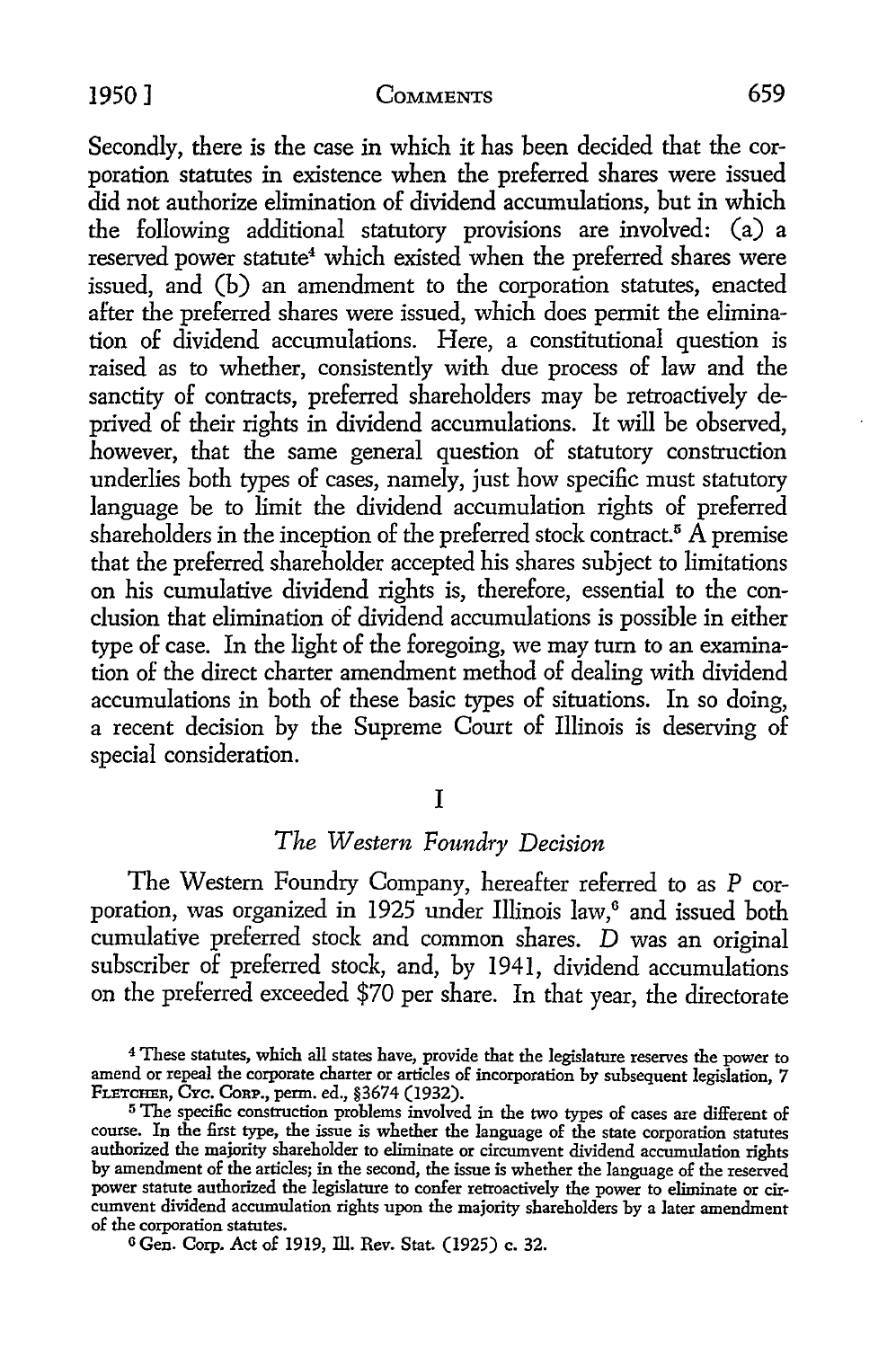proposed an amendment of the articles of incorporation cancelling all unpaid dividend accumulations on the preferred stock, and at a shareholders' meeting the amendment was approved by some ninety-seven percent of the shares of each class. D dissented and continued to assert his right to the accumulated dividends on his preferred shares; and, to settle the issue, P corporation brought suit under the Illinois Declaratory Judgment Act<sup>7</sup> to determine the validity of the amendment. A trial court judgment for the corporation was reversed on appeal to the appellate court; on further appeal to the Supreme Court of Illinois, *held,* appellate court judgment reversed and that of. the trial court affirmed. The preferred shares were originally issued subject to the right of a two-thirds majority in interest of the preferred shareholders to eliminate dividend accumulations by direct charter amendment. *Western Foundry Co. v. Wicker,* (Ill. 1949) 85 N.E. (2d) 722.

What the principal case holds is that the general language of the Illinois corporation statutes existing when D's preferred shares were issued permitted the insertion of a provision in the corporate articles allowing elimination of dividend accumulations by amendment,<sup>8</sup> and that the  $P$  corporation articles so provided.<sup>9</sup> Or, to state the matter differently, the principal case is of the first general type discussed above.10 No detailed analysis of the language thus construed by the Illinois court nor detailed comparison with other language construed otherwise in other cases<sup>11</sup> will be embarked upon here. In the opinion of the writer, however, the Illinois court's construction was more liberal

7 ill. Rev. Stat. (1947) c. llO, §181(1).

<sup>8</sup>The relevant statutory language is as follows: A corporation may include in its articles, "Any other provisions, not inconsistent with law •.. creating, defining, limiting and regulating the powers of ... the stockholders or any class or classes of stockholders." Ill. Rev. Stat. (1925) c. 32,  $§4(13)$ ; a corporation has the power "to have a capital stock  $\ldots$  and to divide such capital stock into such classes, with such preferences, rights, values and interests as may be provided in the articles of incorporation." Ill. Rev. Stat. (1925) c. 32,  $\S6(4)$ .

<sup>9</sup> The relevant language of the articles of incorporation of the Western Foundry Co. is as follows: "... the corporation shall not, without the consent of the holders of at least twothirds (%) in amount of the preferred stock of the corporation at the time outstanding, expressed either in writing or by their affirmative vote at a meeting called for that purpose, (I) alter or change the preferences hereby given to the preferred stock, or any of the provisions contained in respect of the preferred stock • . .;" and then, "Subject to the limitations hereinabove set forth, the authorized capital stock of the corporation may be changed, *the rights and preferences* of *the preferred stock may be changed* and different classes of preferred stock may be created. . . ." Principal case at 727.

10 Introductory analysis, pp. 657-659, supra.

<sup>11</sup> In some cases, such as the principal case, the language which must be construed is in the articles of incorporation, while in others, for example, Consolidated Film Ind., Inc. v. Johnson, 22 Del. Ch. 407, 197 A. 489 (1937), it is a part of the corporation statutes of the state. This distinction is without importance, however, since both the articles and the state corporation statutes are part of the preferred stock contract.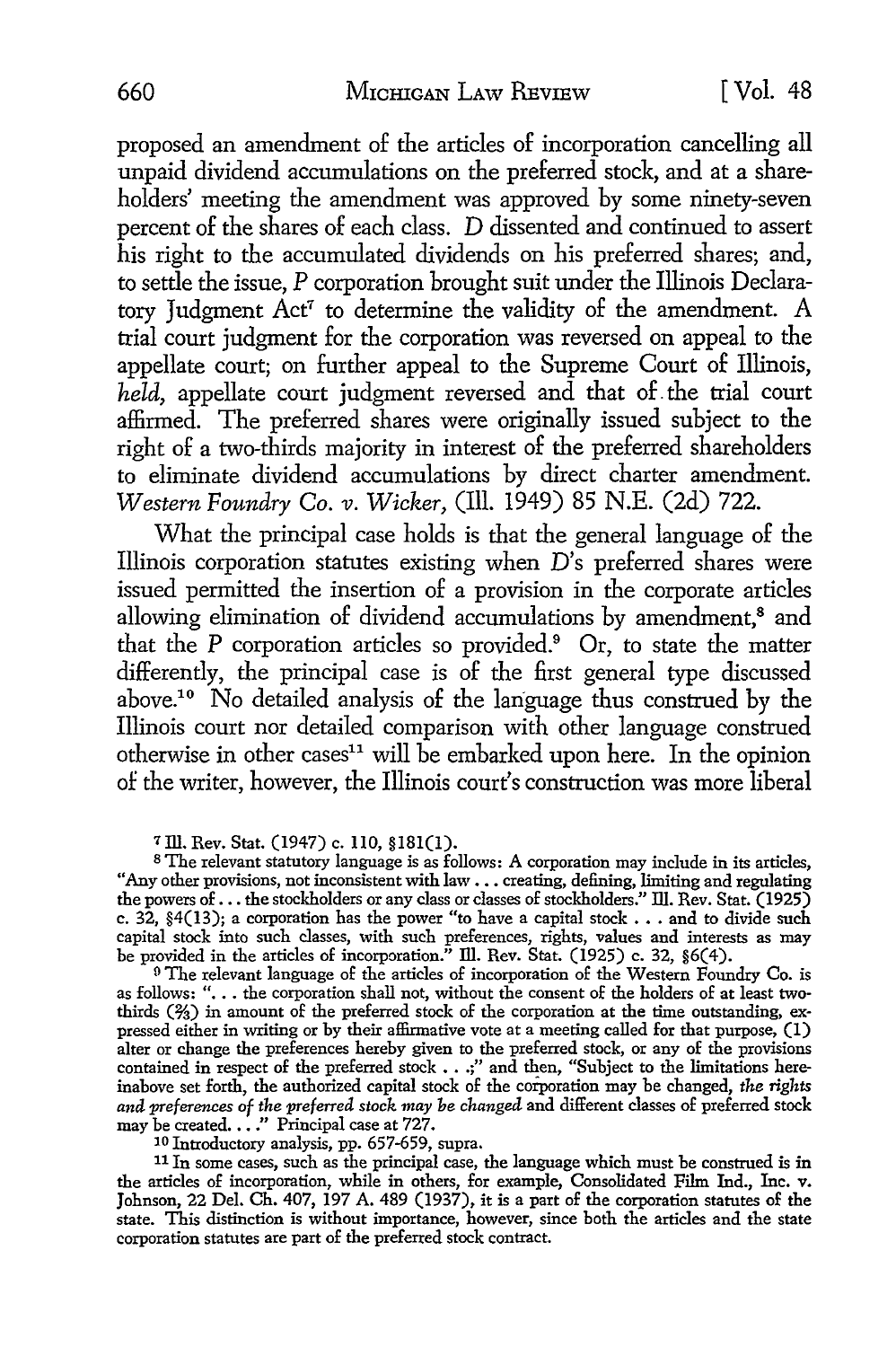#### 1950] COMMENTS 661

than that previously accorded by the highest court of any state.<sup>12</sup> If this construction is accepted, the conclusion of the court rests on the following simple logic:  $(1)$  the preferred shareholders' dividend rights are purely contractual; (2) the corporation statutes and P corporation articles are parts of the preferred stock contract;13 (3) these statutes and articles, existing when the preferred shares were issued, authorized the elimination of dividend accumulations by amendment of the articles; ( 4) hence the preferred shareholders' rights were so limited in their inception and the challenged amendment is according to the contract and valid.

It is clear that the above is a formal justification for subjecting dividend accumulations to elimination by direct charter amendment. It is more doubtful whether the use of this formula is desirable. True, the recent judicial and legislative trend seems to indicate a preference for permitting corporations to avoid payment of depression- $\alpha$ ccumulated dividends by some means or other;<sup>14</sup> but the question remains whether the direct charter amendment method offers the best compromise between the competing interests involved. The two alternative methods commonly employed, those of indirect charter amendment<sup>15</sup> and of merger,<sup>16</sup> are well known. A brief comparison of these three methods seems to be in order. From the standpoint of the corporate management and the common shareholders, the direct charter amendment would seem preferable because of its simplicity.17 More difficulty arises when the interests of the minority preferred shareholders are considered. It is probable that the purchasing preferred shareholder would not realize that his dividend accumulation rights

12 A case wherein the local statutes contained language quite similar to that of the articles of the Western Foundry Co., and in which the court held elimination of dividend accumulations not authorized, is Consolidated Film Ind., Inc. v. Johnson, 22 Del. Ch. 407, 197 A. 489 (1937). Two federal decisions reached the result of the principal case in construing general statutory language, Harr v. Pioneer Mech. Corp., (C.C.A. 2d, 1933) 65 F. (2d) 332, and McQuillen v. Nat. Cash Reg. Co., (D.C. Md., 1939) 27 F. Supp. 639, but the former was an interpretation of Delaware law subsequently disapproved by the Delaware court in Keller v. Wilson & Co., 21 Del. Ch. 391, 190 A. 115 (1936).

1s See Morris v. Am. Public Util. Co., 14 Del. Ch. 136, 122 A. 696 (1923) for a discussion of the tri-partite contract between state, corporation and shareholders which is created by the organization of a stock corporation.

<sup>14</sup> See statutory provisions and cases cited in note 3, supra. The statutes specifically authorize elimination of dividend accumulations by charter amendment. The cases there cited permitted elimination by direct charter amendment, circumvention by indirect charter amendment, or elimination by merger.

15 Note 1, supra.

10 Ibid.

17 If the indirect charter amendment method is employed, new stock must be issued, while if the merger method is employed, it is necessary to go through the formalities of working out an exchange of shares.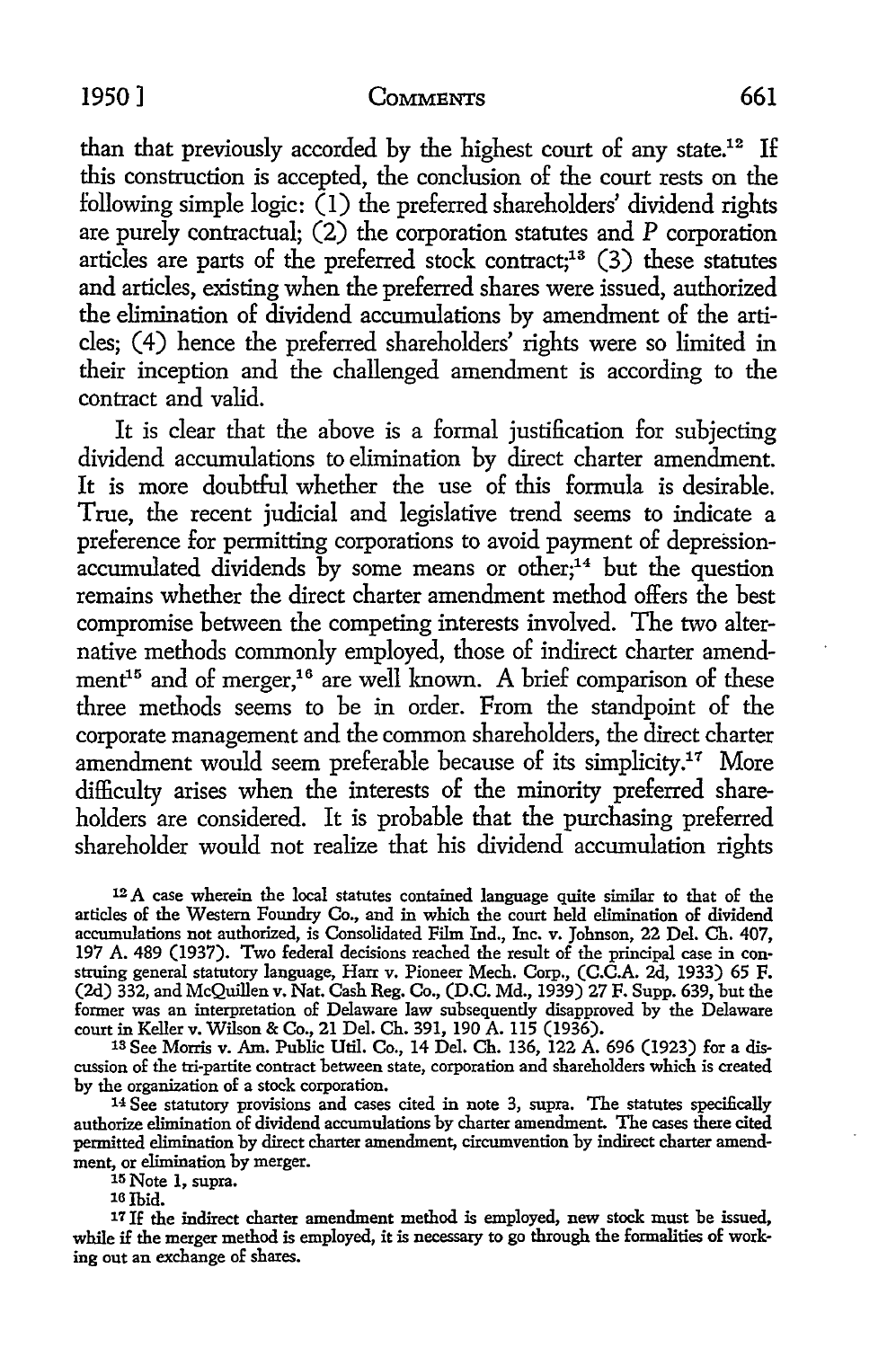were subject to impairment by any of the three methods.<sup>18</sup> Further, the power of the majority in interest of the preferred shareholders to protect themselves within the corporation by voting against impairment of their dividend accumulation rights is probably substantially the same under each of the three methods.<sup>19</sup> With respect to judicial control, aimed at securing fairness for the minority preferred shareholder who dissents, there are differences in the three methods, but the significance thereof is disputed. As between the direct and indirect charter amendment methods, there is the difference that the former eliminates dividend accumulations completely, while the latter retains them as against the common stock and creates new preferred stock with preference over the old. The old preferred shareholders are then given an option to surrender their shares for the new preferred, thus losing their dividend accumulations. Although many courts may have been impressed with this distinction,<sup>20</sup> some eminent legal scholars are not, arguing that the choice given the preferred shareholders is in fact illusory.21 As between both charter amendment methods and the merger method, there is the difference that, where the latter is employed, appraisal statutes commonly guarantee a dissenting shareholder the fair market value of his shares.<sup>22</sup> This remedy is less commonly

18 It would seem that the statutory language construed in each of the following cases would give approximately the same amount of notice to a prospective preferred stock purchaser: Consolidated Film Ind., Inc. v. Johnson, 22 Del. Ch. 407, 197 A. 489 (1937) (involving a direct charter amendment); Shanik v. White Sewing Machine Corp., 25 Del. Ch. 371, 19 A. (2d) 831 (1941) (involving an indirect charter amendment); and Federal United Corp. v. Havender, 24 Del. Ch. 318, 11 A. (2d) 331 (1940) (involving a merger).

19 Under either charter amendment method, the amendment must be approved by a shareholder's vote, although not always by a majority of the preferred shareholders affected, S.E.C. REPORT ON REORGANIZATION COMMITTEES, Part VII, 473-75 (1938); in general, the report does not regard this voting right as having received adequate protection via requirements of notice, etc., id., p. 525. Where the merger method is employed, the right of the preferred shareholder to protect himself by his ballot seems even less secure, for only a minority of state statutes require approval of the merger plan by a majority of the shareholders of each class of stock affected, id., p. 535. Some writers, of course, do not evidence much faith in these voting rights as a safeguard to the rights of minority shareholders. Note, 54 HARv. L. REv. 488 at 489, 497 (1941).

20 At any rate, the indirect method has generally been upheld, while the direct method has not. See notes 31 and 32, infra. It may be argued, of course, that differences in the statutes under construction account for the differences in result; however, such a view leaves a rather knotty problem unanswered, namely, if the courts assume that the direct and indirect methods are equivalent, how can they justify a view of legislative intent which convicts the legislatures of having forbidden elimination of dividend accumulations by one means and approved the same result by another, more complex, method?

<sup>21</sup> See, for example, the harsh words of Professor Dodd, who refers to this choice as, "... an option between the frying pan and the fire." Dodd, "Fair and Equitable Recapitalizations," 55 HARv. L. REv. 780 at 818 (1942).

22 S.E.C. REPORT ON REORGANIZATION COMMITTEES, Part VII, 593 (1938).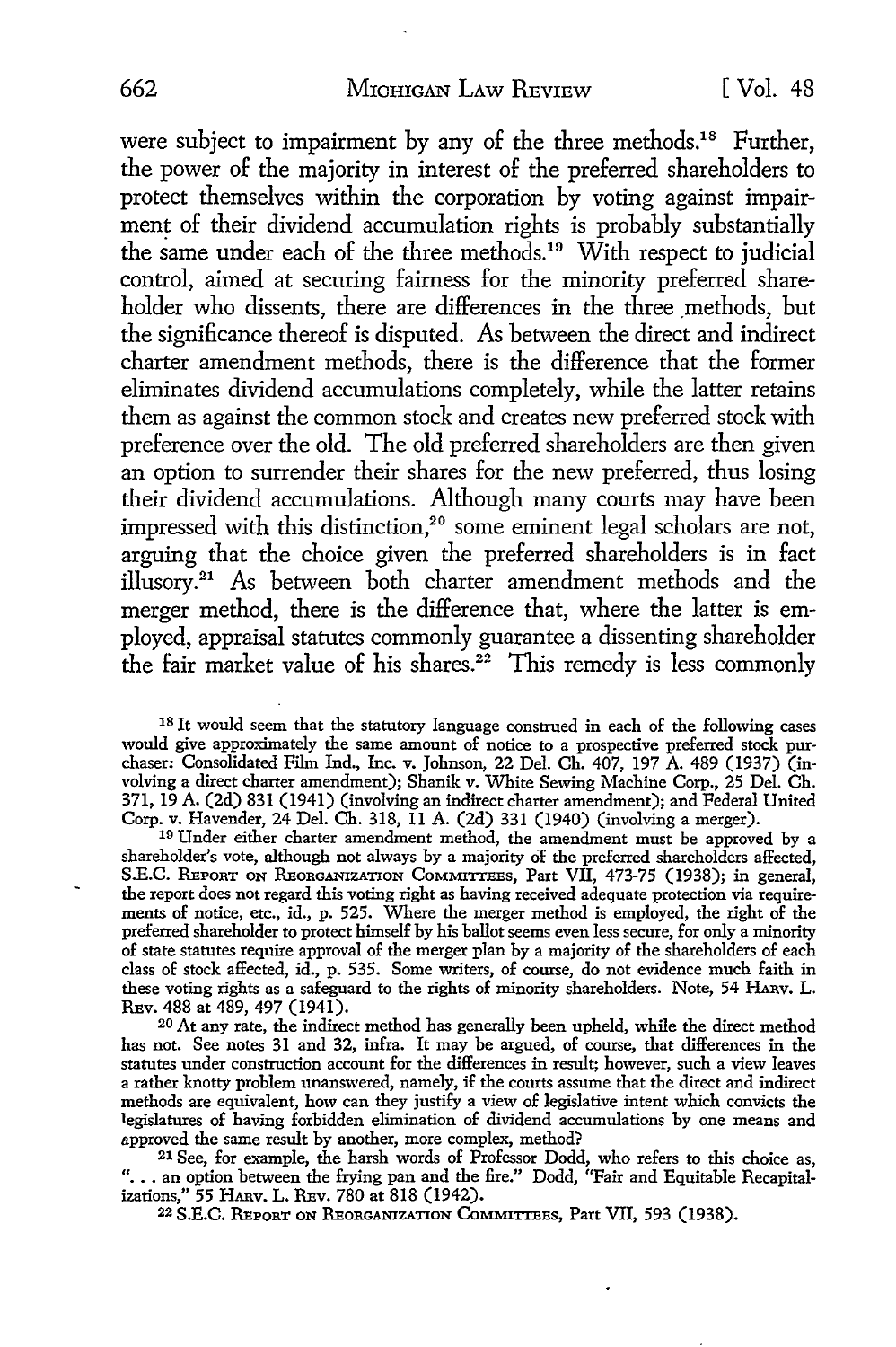1950] COMMENTS 663

available to shareholders dissenting from a charter amendment.<sup>23</sup> Again, some courts have thought the appraisal remedy significant,<sup>24</sup> while various writers have dissented vigorously, on the grounds that the remedy has many practical limitations.25 Perhaps the safest conclusion on the relative merits of these several methods is that none of them deals effectively with the matter of fairness to minority preferred shareholders,<sup>26</sup> while the simpler charter amendment method is better suited to the needs of the corporate management. If this conclusion is accepted, and we adhere to our assumption that some means of dispensing with dividend accumulations is desirable, it would seem that the Illinois court reached a satisfactory result in the principal case.

II

#### *Current Status of the Law*

The recent trend of legislation and decisions, being directly contrary in result to the older cases,<sup>27</sup> has resulted in conflicts among and within different jurisdictions, if the equivalence of the several methods of attacking dividend accumulations is accepted. Dealing first with the cases of the first general type discussed above<sup>28</sup>-those in which only a construction problem is raised-a further classification may be conveniently made between those jurisdictions which have specific statutes permitting elimination of dividend accumulations and those which have not. Where there are no specific statutes, the following diversities appear: (1) the North Carolina decisions forbid impairment of dividend accumulations by either direct or indirect charter amendment.<sup>29</sup> while the Illinois cases are exactly contra;<sup>30</sup> (2) excluding New Jersey, it appears that only one state court of last resort has permitted elimina-

<sup>23</sup> Ibid.<br><sup>24</sup> Cases are collected in 162 A.L.R. 1237 (1946) and 87 A.L.R. 597 (1933).<br><sup>25</sup> Lattin, "Remedies of Dissenting Shareholders under Appraisal Statutes," 45 HARv. L. REv. 233 (1931). See also the highly critical conclusions drawn in S.E.C. REPORT ON REORGANIZATION CoMMITrEEs, Part VII, Appx. B, IV, 590 (1938).

26 This is clearly the premise of Professor Dodd, who argues for a new approach to the question of fairness through application to recapitalizations of the absolute priority rule developed in connection with corporate reorganizations. Dodd, "Fair and Equitable Recapitalizations," 55 HARV. L. REV. 780 (1942).

<sup>27</sup> The classic example of this change of heart is found in the Delaware cases, see note, 57 HARV. L. REV. 894 (1944).

28 Introductory analysis, pp. 657-659, supra.

29 Patterson v. Henrietta Mills, 216 N.C. 728, 6 S.E. (2d) 531 (1939); Patterson v. Durham Hosiery Mills, 214 N.C. 806, 200 S.E. 906 (1938).

30 See the principal case and Kreicker v. Naylor Pipe Co., 374 ill. 364, 29 N.E. (2d) 502 (1940).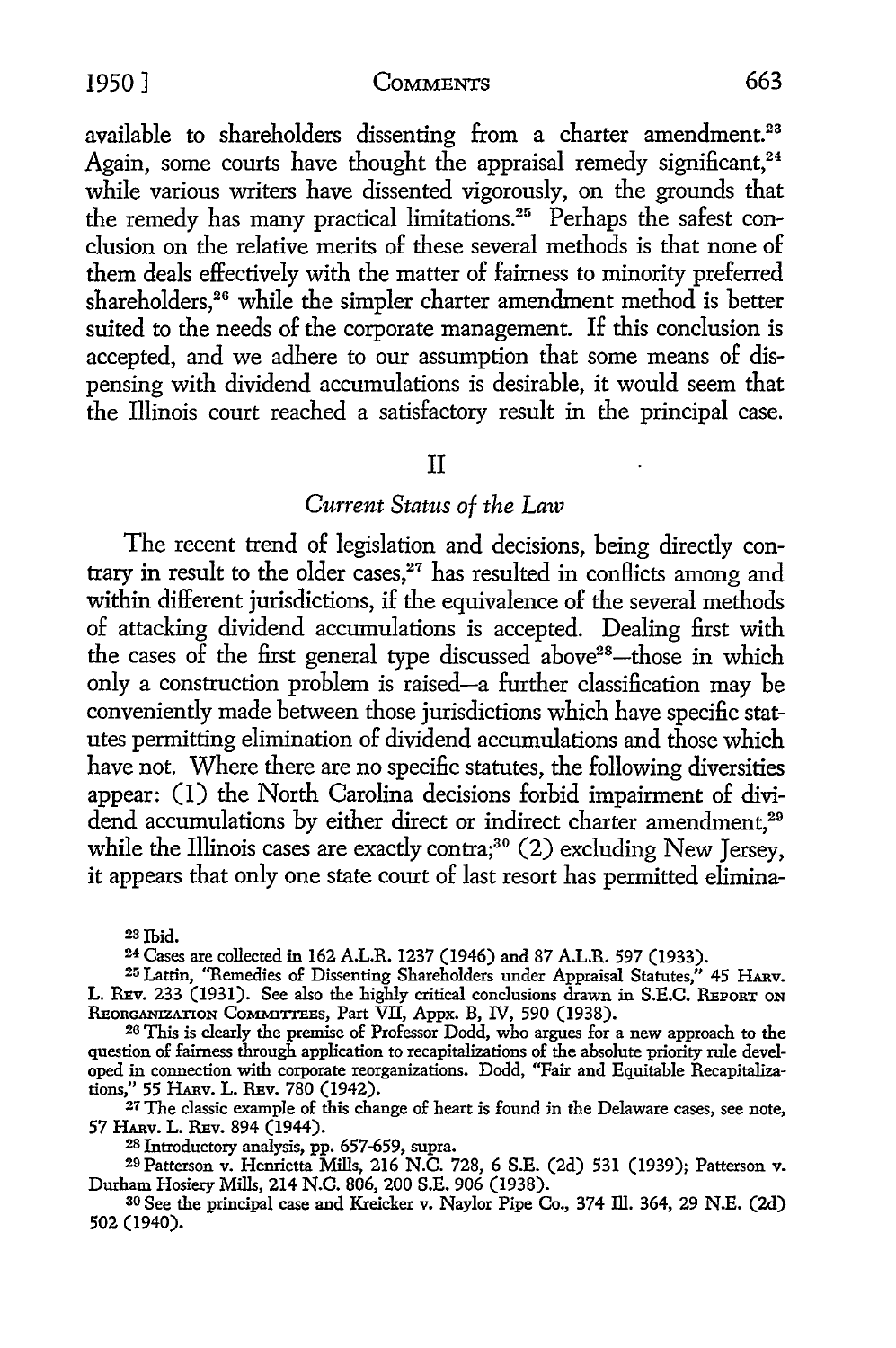tion of dividend accumulations by direct charter amendment.<sup>31</sup> while, again excluding New Jersey, it seems that only one such court has objected to impairment of these rights by indirect charter amendment:<sup>82</sup> (3) courts which have refused to allow elimination by direct charter amendment have nevertheless allowed elimination by merger; $38$  (4) New Jersey cases refuse to allow elimination or impairment by any method where the corporation has a surplus from which to pay all or part of the accumulated dividends,<sup>34</sup> it not being clear what view is taken where there is no such surplus. In those states where there are specific statutes permitting elimination of dividend accumulations, there is, of course, no construction problem. Turning to the second general type of case discussed above $35$ -where the constitutional issue of the scope of the reserved power statutes is involved-there are further diversities. In jurisdictions lacking specific statutes permitting elimination of dividend accumulations, there appear to be no direct holdings on this issue, although there are dicta to the effect that due process of law and the sanctity of contract rights would be infringed by retroactive application of a statute which did permit elimination of dividend accumulations.<sup>36</sup> Two of the states with specific statutes have dealt with the problem and reached diametrically opposite conclusions. A New-York trial court decision,<sup>37</sup> probably approved by the New York Court of Appeals,38 has held that retroactive application of the New York Statute of 1943<sup>39</sup> was authorized by the existence of a reserved power

31 The principal case; two federal decisions reached the same conclusion in interpreting language strikingly similar in the first case and perhaps even more general in the second: Harr v. Pioneer Mech. Corp., (C.C.A. 2d, 1933) 65 F. (2d) 332; McQuillen v. Nat. Cash Reg. Co., (D.C. Md. 1939) 27 F. Supp. 639; however, the former decision was an interpretation of Delaware statutes specifically disapproved by the Delaware Supreme Court in Keller v. Wilson & Co., 21 Del. Ch. 391, 190 A. 115 (1936).

33 Federal United Corp. v. Havender, 24 Del. Ch. 318, 11 A. (2d) 331 (1940).

34 For a discussion of the New Jersey cases, see Meck, "Accrued Dividends on Cumulative Preferred Stocks: The Legal Doctrine," 55 HARV. L. REv. 71 (1941); a recent New Jersey case in which the existence of a surplus prevented the elimination of dividend accumulations is Wessel v. Guantanamo Sugar Co., 134 N.J.Eq. 271, 35 A. (2d) 215 (1944).

85 Introductory analysis, pp. 657-659, supra.

36 Keller v. Wilson & Co., Inc., 21 Del. Ch. 391, 190 A. 115 (1936); without making specific reference to this problem, the language of the North Carolina court in Patterson v. Durham Hosiery Mills, 214 N.C. 806,200 S.E. 906 (1938) suggests a similar attitude.

<sup>37</sup>McNulty v. W. & J. Sloane, 184 Misc. 835 (1945) 54 N.Y.S. (2d) 253.

88 Anderson v. International Minerals & Chemical Corp., 295 N.Y. 343 at 351, 67 N.E. (2d) 577 (1946).

89 58 N.Y. Consol. Laws Ann. (McKinney, 1940) §36(E) as amended by c. 600, Laws of 1943.

<sup>32</sup>Patterson v. Durham Hosiery Mills, 214 N.C. 806, 200 S.E. 906 (1938).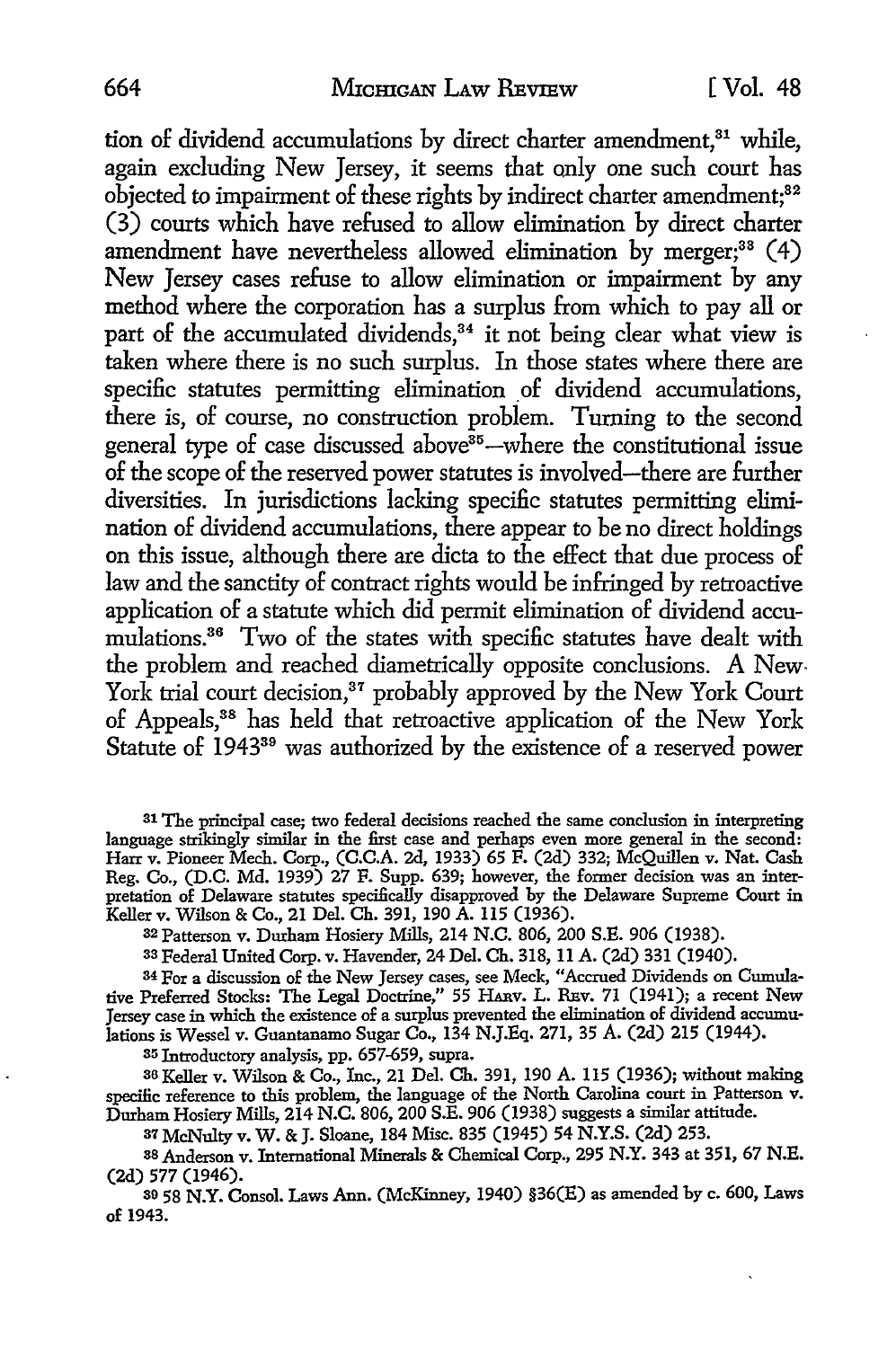statute when the preferred shares involved were issued. The Supreme Court of Ohio has held the opposite in interpreting a similar statute.<sup>40</sup>

#### III

## *Conclusions*

By way of summary, a few observations may be tendered. It is apparent that the principal case is in accord with the current trend, but its desirability is debatable. It is desirable if we assume that the protection of the reliance interests of the individual preferred shareholder is less important than eliminating dividend accumulations, and, in addition, that the direct charter amendment method of reaching this result is not inferior to the indirect charter amendment and merger methods. For those who are willing to make these assumptions, the principal case is a valuable precedent because of the very liberal statutory construction indulged in by the Illinois court. Referring again to the two general types of dividend accumulation cases,<sup>41</sup> and recalling that the principal case is of the first type, we may observe that statutory language no more specific than that involved in the principal case was not uncommon in corporation statutes of the pre-depression period.<sup>42</sup> Hence the problem of depression-accrued dividends might well be solved in other states by use of the principal case as precedent. In those jurisdictions which have already held that their older corporation statutes did not authorize elimination of dividend accumulations, the liberal construction of the principal case may still be useful as a basis for arguing, before the legislature, that the local reserved power statute limited the dividend accumulation rights of the preferred shareholders, and therefore, that the legislature can and should permit elimination of dividend accumulations by retroactive amendment. If it is argued in reply that a court, which had previously held the general language of its corporation statutes inadequate to authorize elimination of dividend accumulations, would be unlikely to take a different view of the general language of its reserved power statutes, a partial answer is that

41 Introductory analysis, pp. 657-659, supra.

<sup>40</sup>Wheatley v. A. I. Root Co., 147 Ohio St. 127, 69 N.E. (2d) 187 (1946), followed in a more recent case1 Schaffner v. The Standard Boiler & Plate Iron Co., 150 Ohio *St.* 454, 83 N.E. (2d) 192 (1948).

<sup>42</sup>See the successive Delaware statutes construed in Morris v. American Public Utilities Co., 14 Del. Ch. 136, 122 A. 696 (1923) and Keller v. Wilson & Co., 21 Del. Ch. 391, 190 A. 115 (1936). See also the Maryland provisions dealt with in McQuillen v. National Cash Register Co., (D.C. Md. 1939) 27 F. Supp. 639.